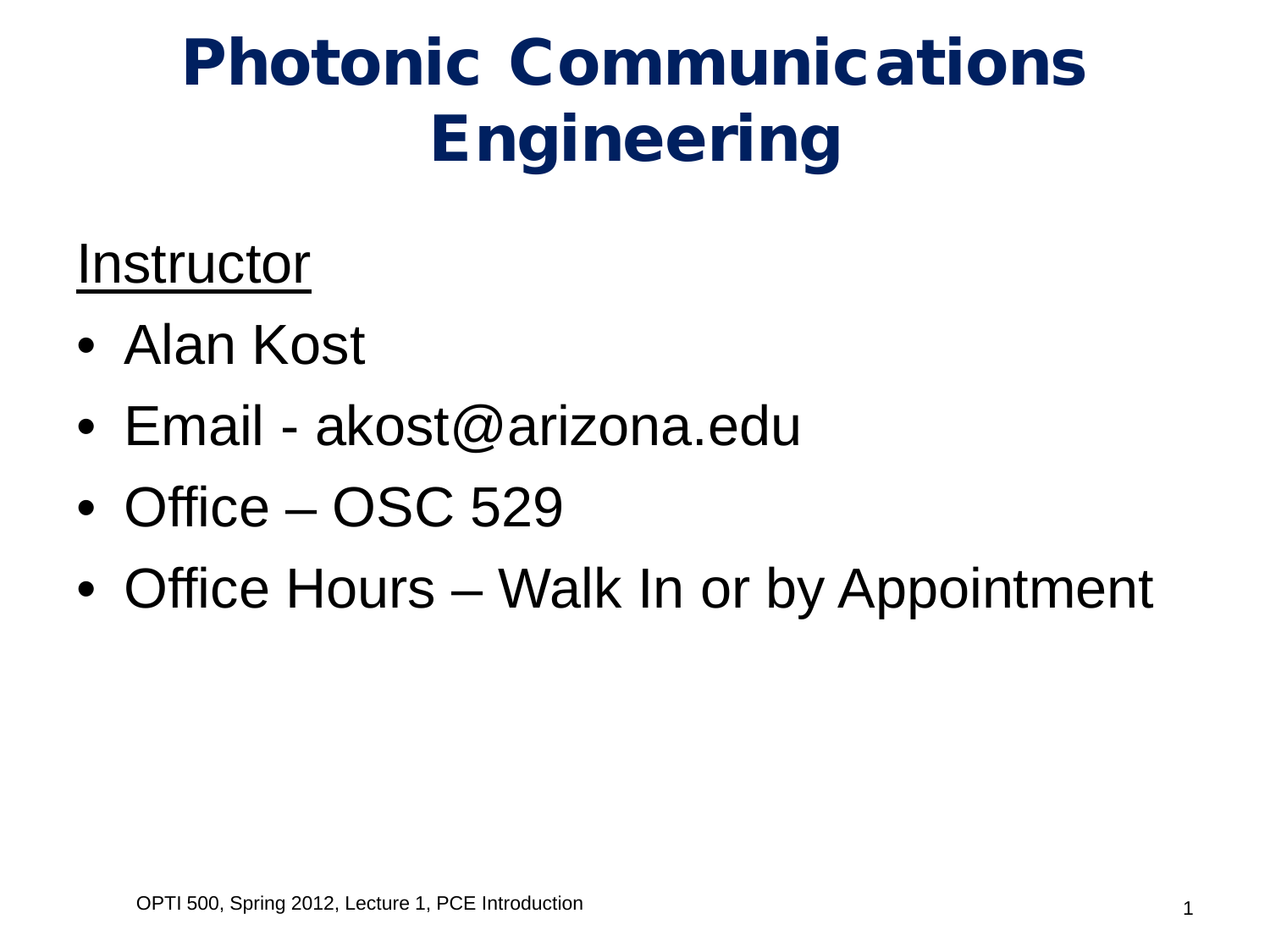### Class Syllabus

- Class is divided into three one credit parts
	- Optical Transmitters and Receivers (OPTI 500D)
	- Photonic Integrated Circuits (OPTI 500E)
	- Optical Transmission Systems (OPTI 500F)
- Lectures to be given by primary instructor and "Guest Lecturers" (CIAN faculty, Industry Partners, and others) who will be invited to speak on specialized topics.
- Exams and homework will determine grade
	- 2 homework sets for each part D, E, and F count 40%
	- 1 exam for each part D, E, and F counts 60%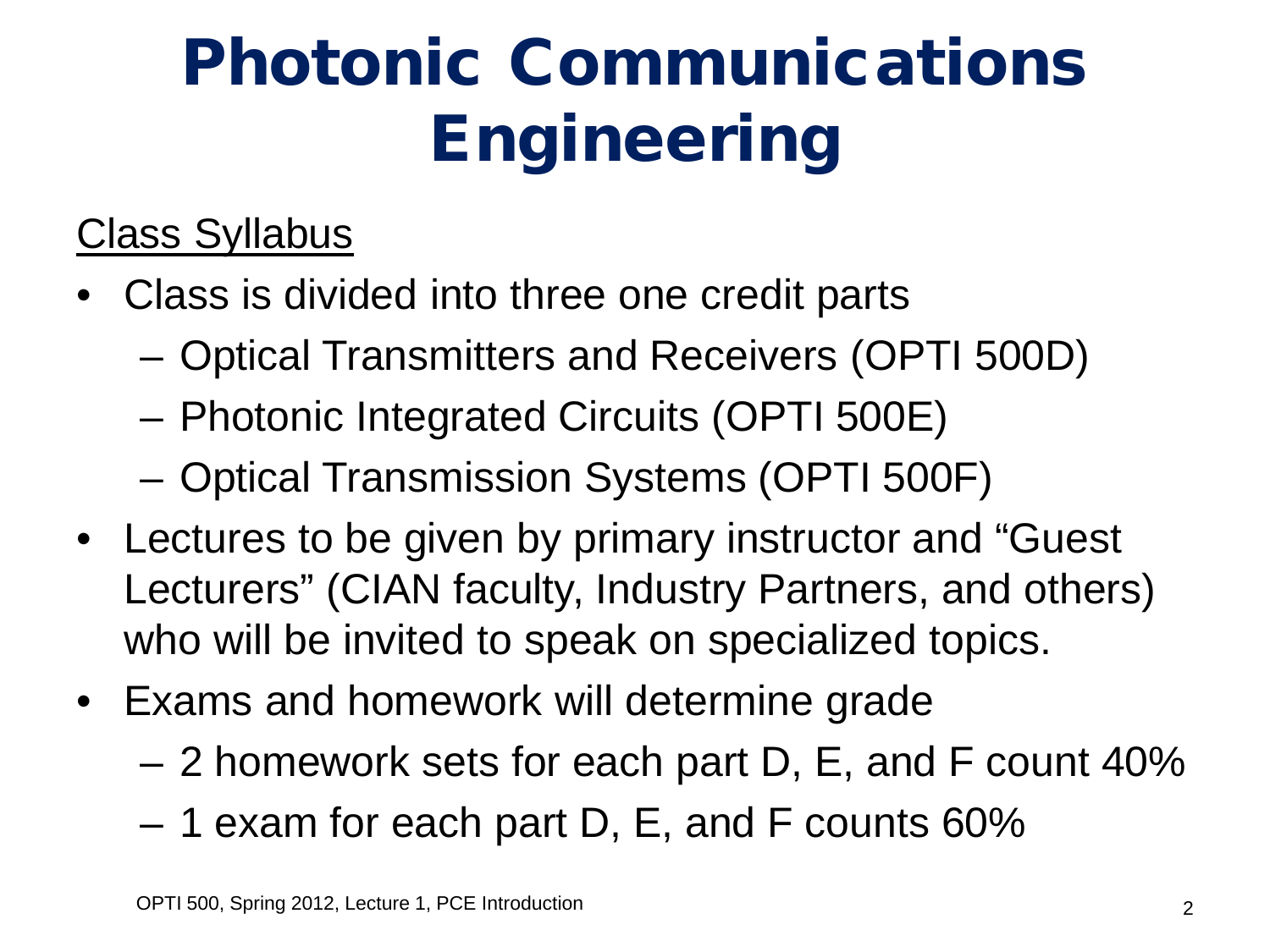Students New to OPTI 500

- OPTI 500 D, E, and F will be self-contained
- You do not need to have taken OPTI A, B, or C during the Fall Semester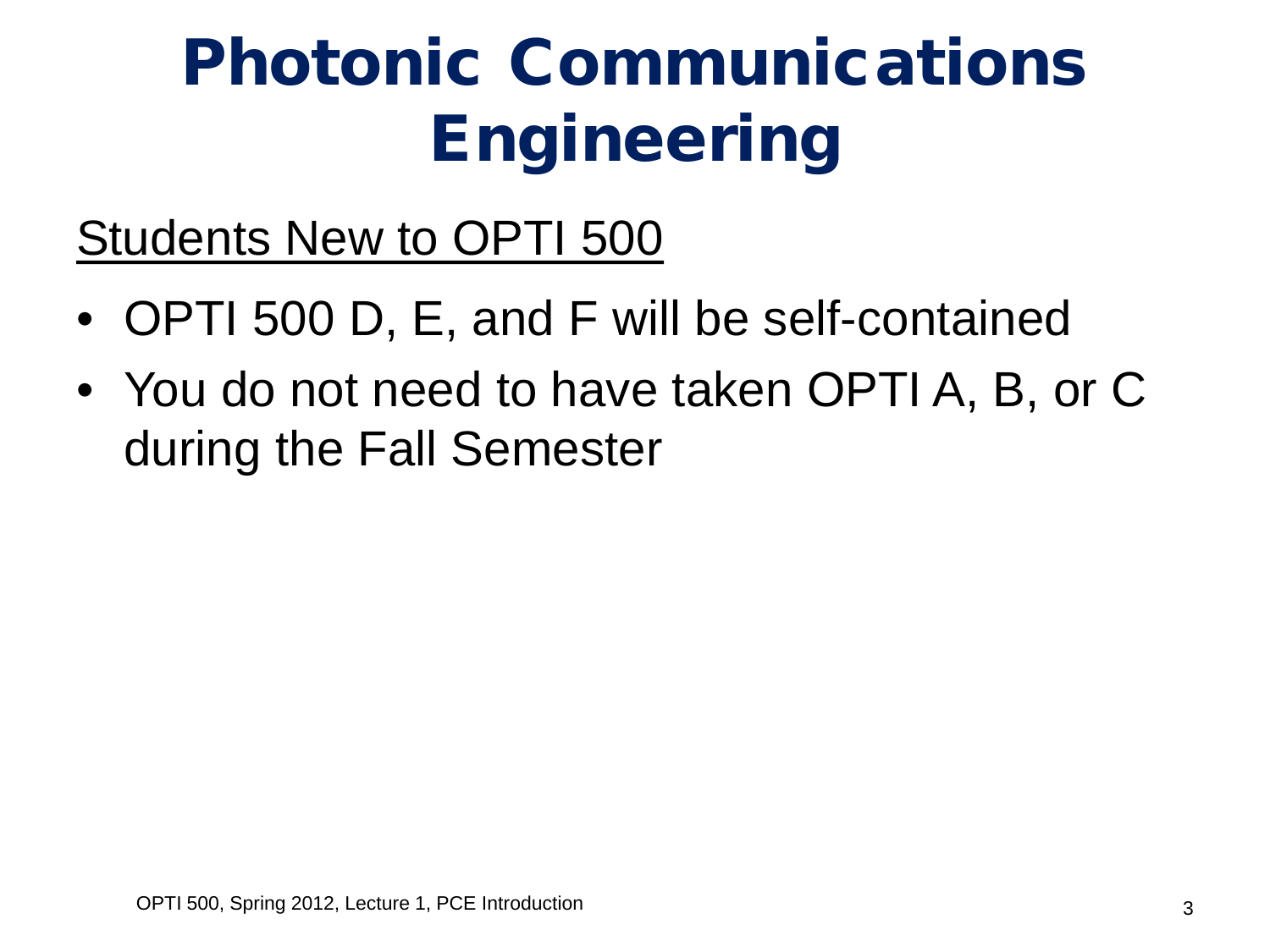### Access to Class Material

- In the class room
- Live on the web with UA's Elluminate Live software
	- http://elluminate.oia.arizona.edu/scheduleMeetingnon etid.php?sessionId=563756
	- No password required
	- May need to download Java
- Class Web Site (access through www.cian-erc.org, in education section)
	- Lecture Notes
	- Link(s) to Video Recordings of Lectures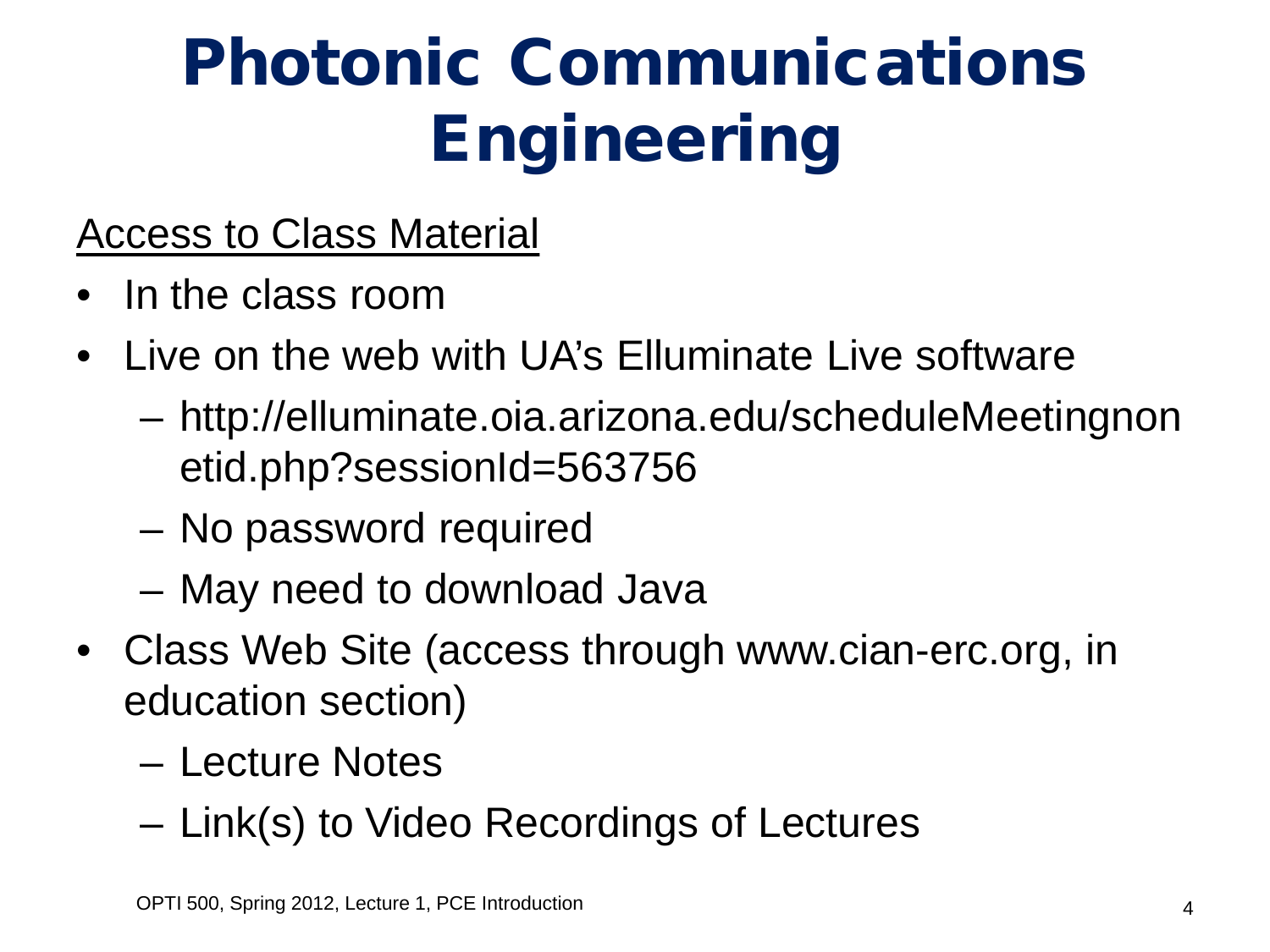### Class Make-Up

- Students on campus at University of Arizona
- UA Distance Students
- Students at Norfolk State University
- Other CIAN and interested students, faculty, and staff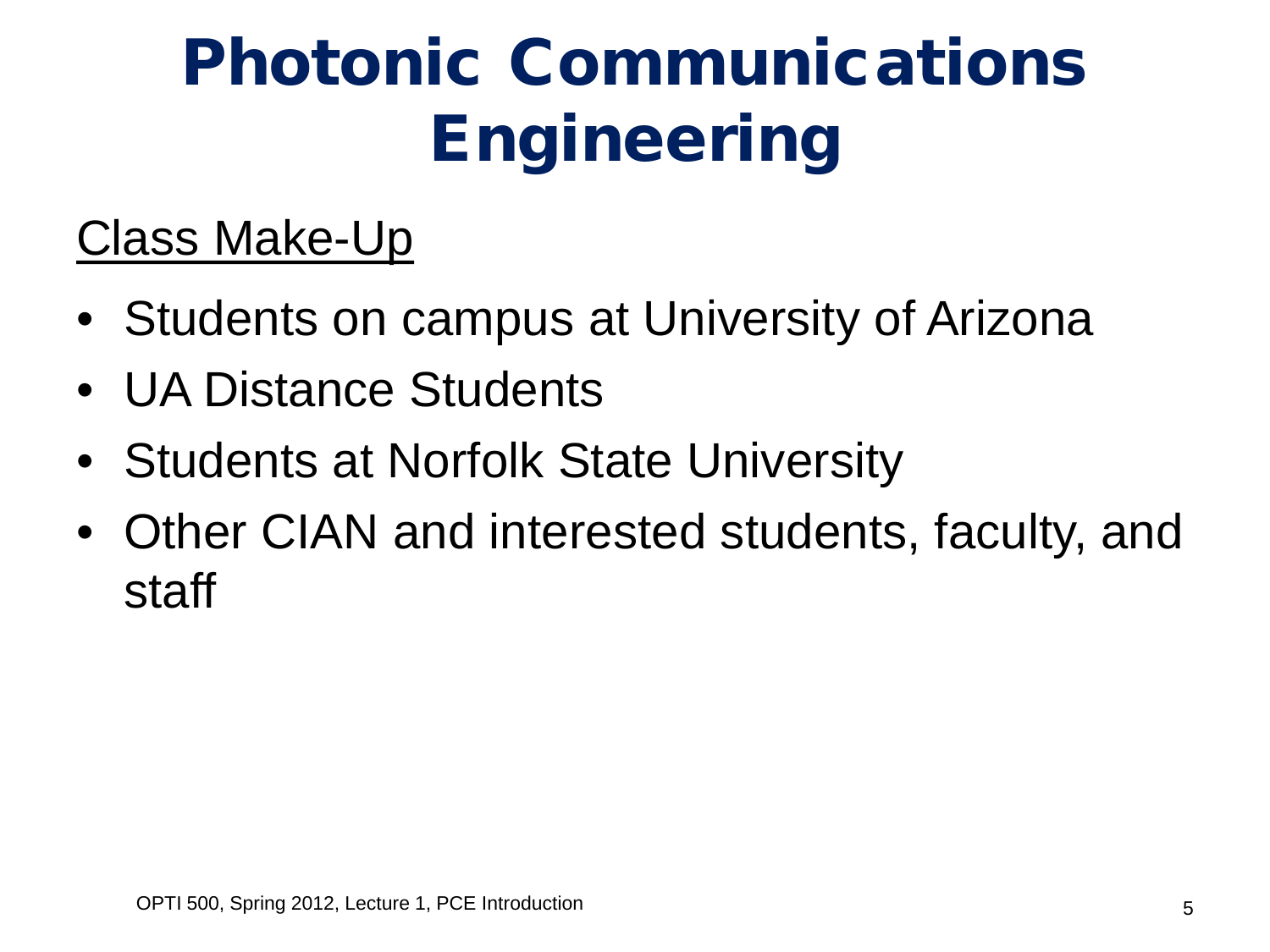### **Center for Integrated Access Networks**



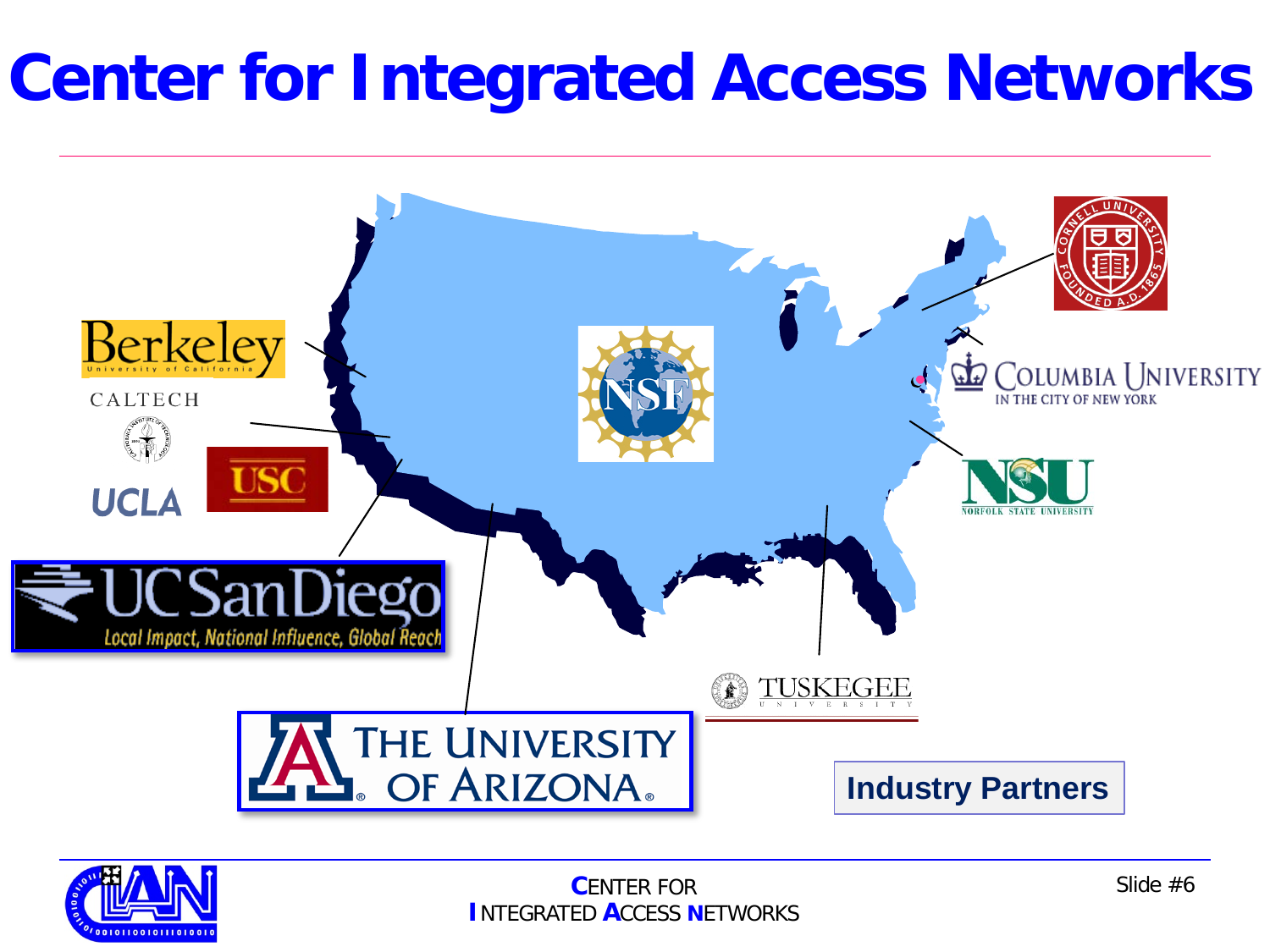### **CIAN's Mission**

**CIAN will enable the transformation of the Internet from a transport medium into a web of services by creating new integrated optoelectronic technologies**

**Achieving our mission would impact:**

- **Education (multi-media delivery, e-learning)**
- **Healthcare (telemedicine)**
- **Cyber presence and energy efficiency (telepresence/ telecommuting)**
- **New business opportunities (e.g. entertainment)**

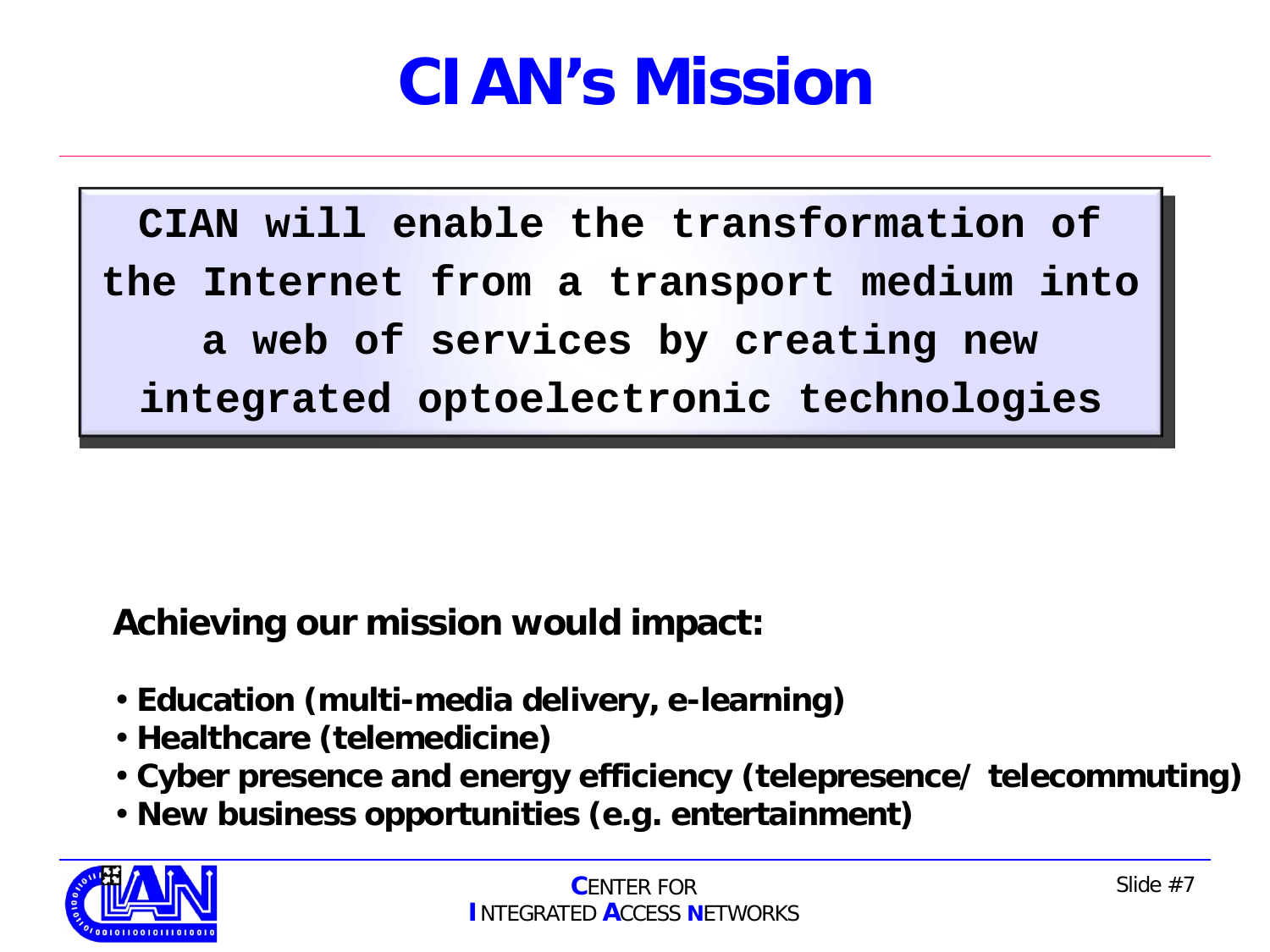### **CIAN's Working Groups**





**Amin Vahdat UCSD**



**George Papen UCSD**



**Working Group 2**



**Keren Bergman Columbia**



**John Wissinger, UA Tetsbed Lead George Porter, Testbed Co-lead**



**C**ENTER FOR **I**NTEGRATED **A**CCESS **N**ETWORKS

Slide #8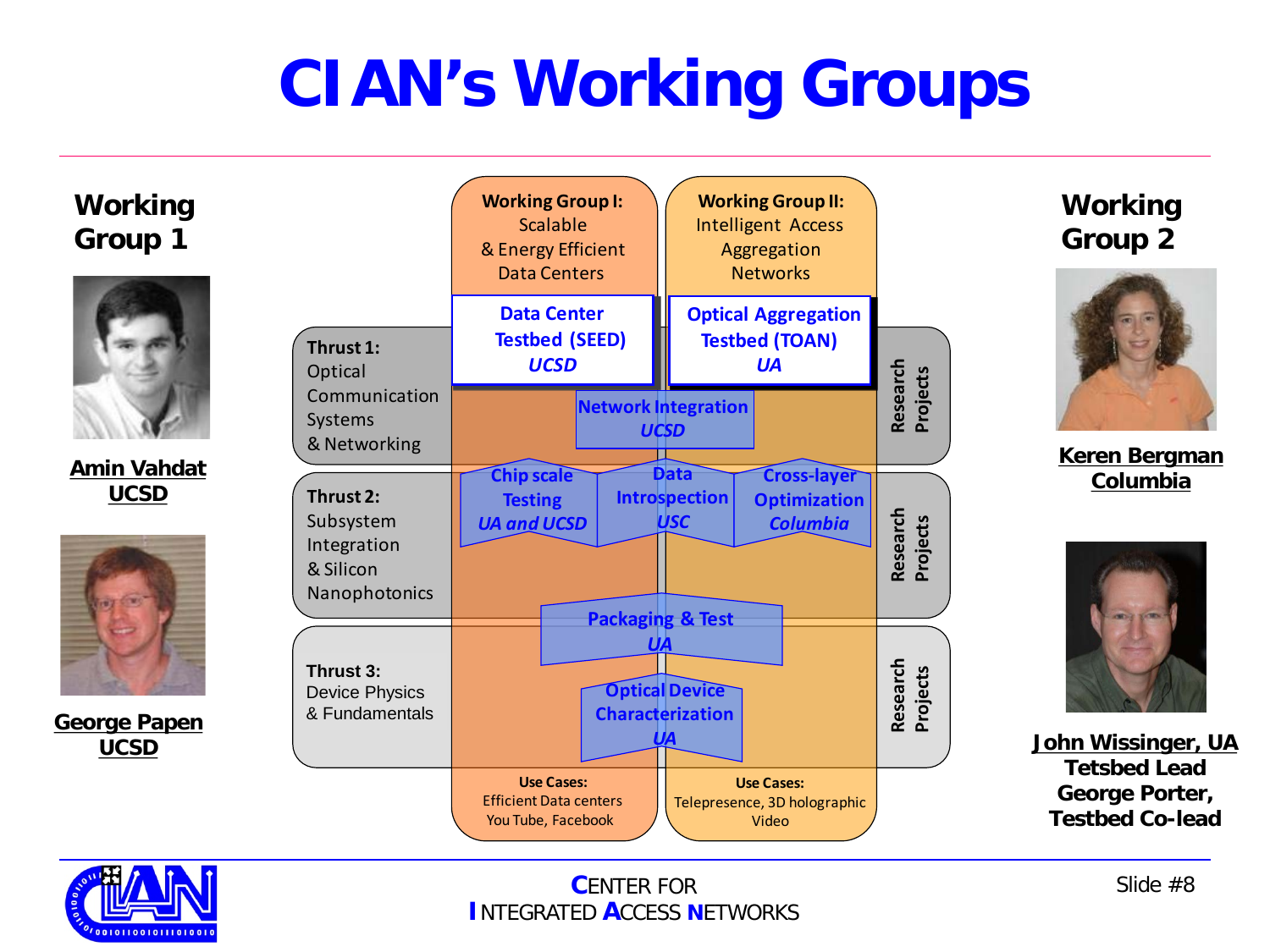# **Master of Science in Photonic Communications Engineering**



College of Optical Sciences azengineering College of Engineering

Course Work



All required classes available via distance learning

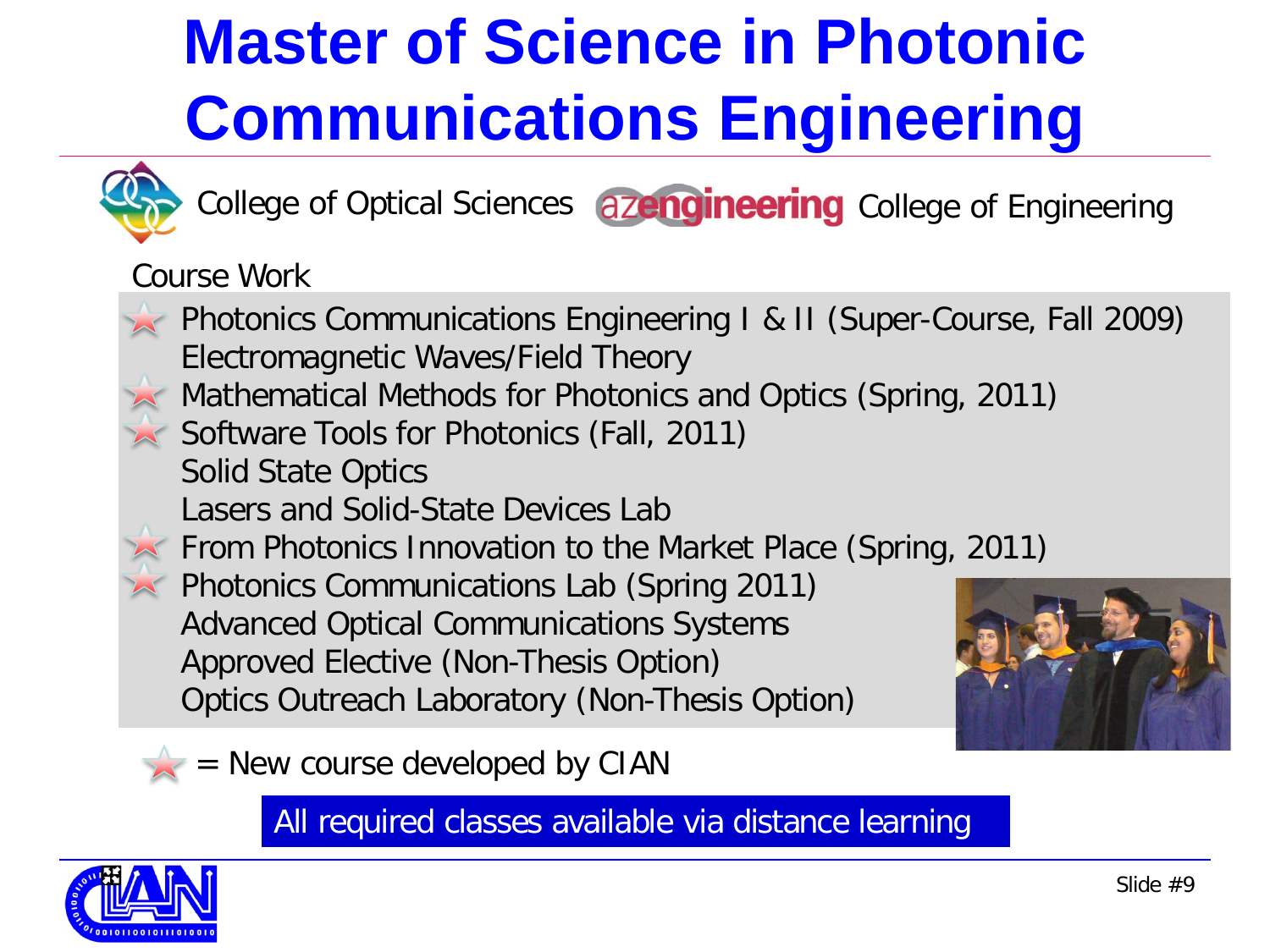### **Innovation Internship Option**



The Arizona Center for Innovation (AzCI) is a Tucson-based business incubator whose clients are early-stage companies seeking to commercialize locally developed technologies or to work in partnership with the University of Arizona to bring its latest scientific developments to market.

### MS Internship Option

**Students** 

- are assigned to company member of the AzCI or CIAN industry partner
- attend lectures by community experts on IP, product strategy, funding
- prepare marketing presentations for mentors and local investors
- survey competing technology

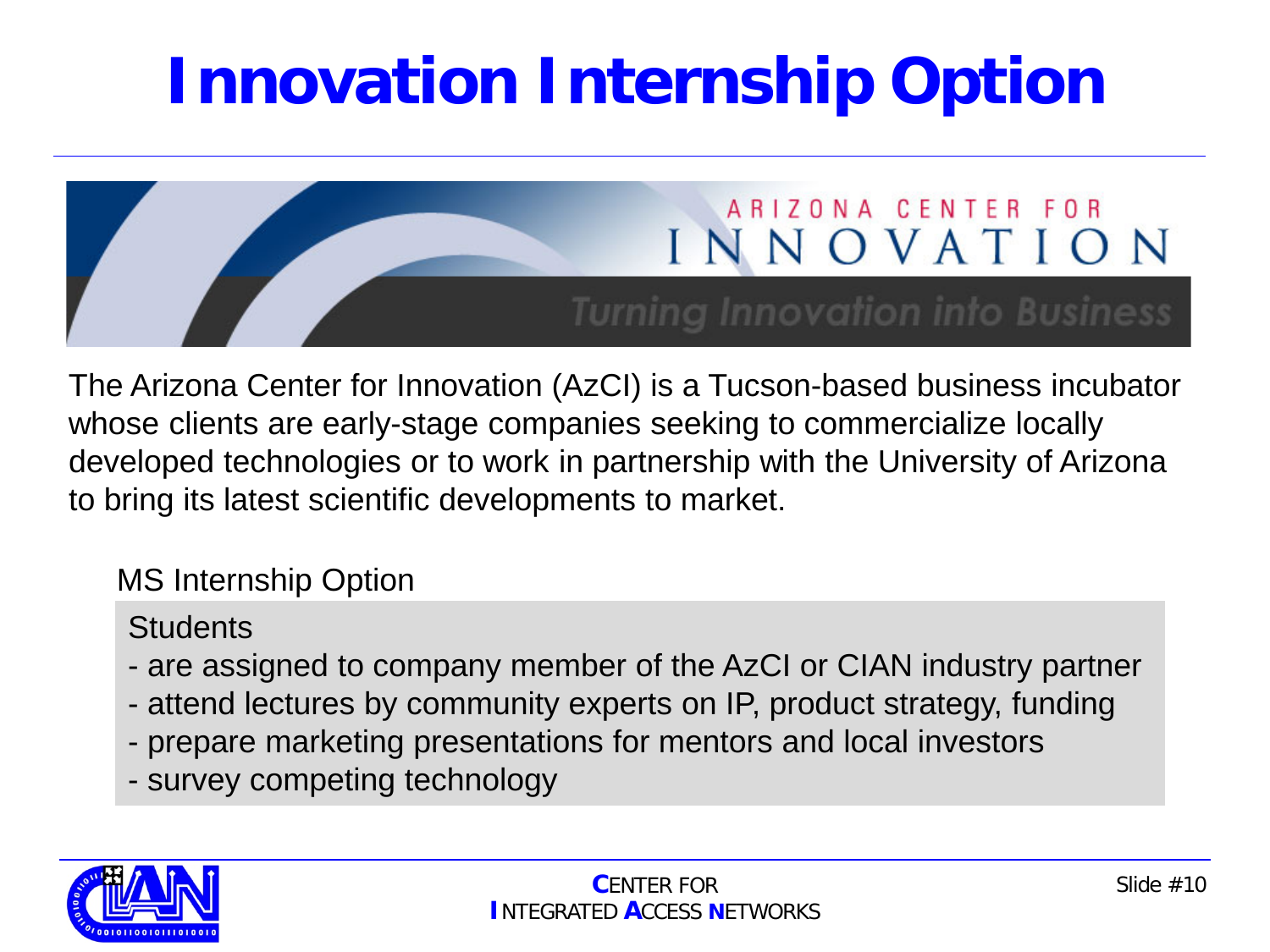### **Super-Course – Online Teaching with Horizontal and Vertical Integration**

#### Graduate Level Modules



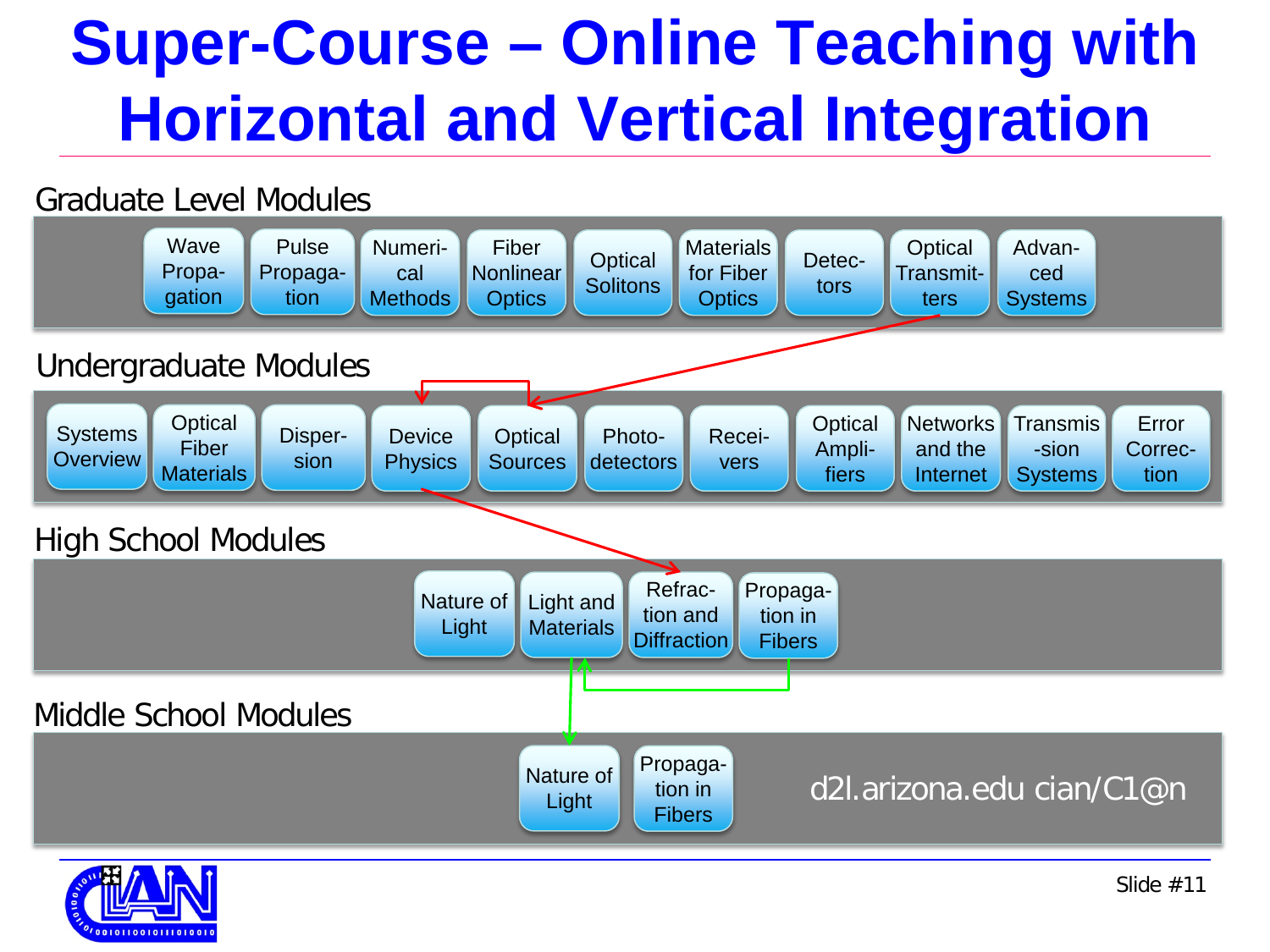# CIAN Industry Members

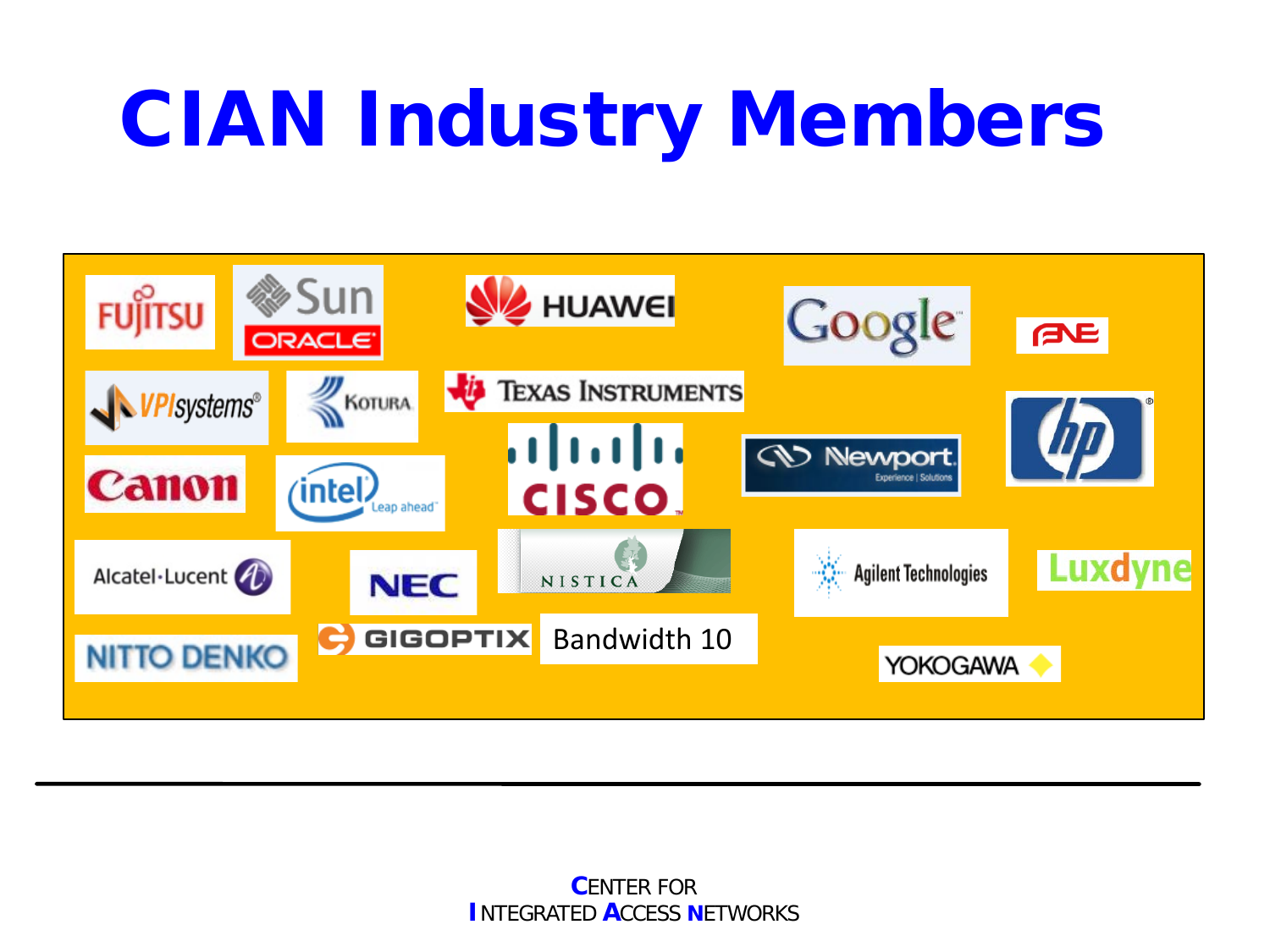### Network Hierarchy

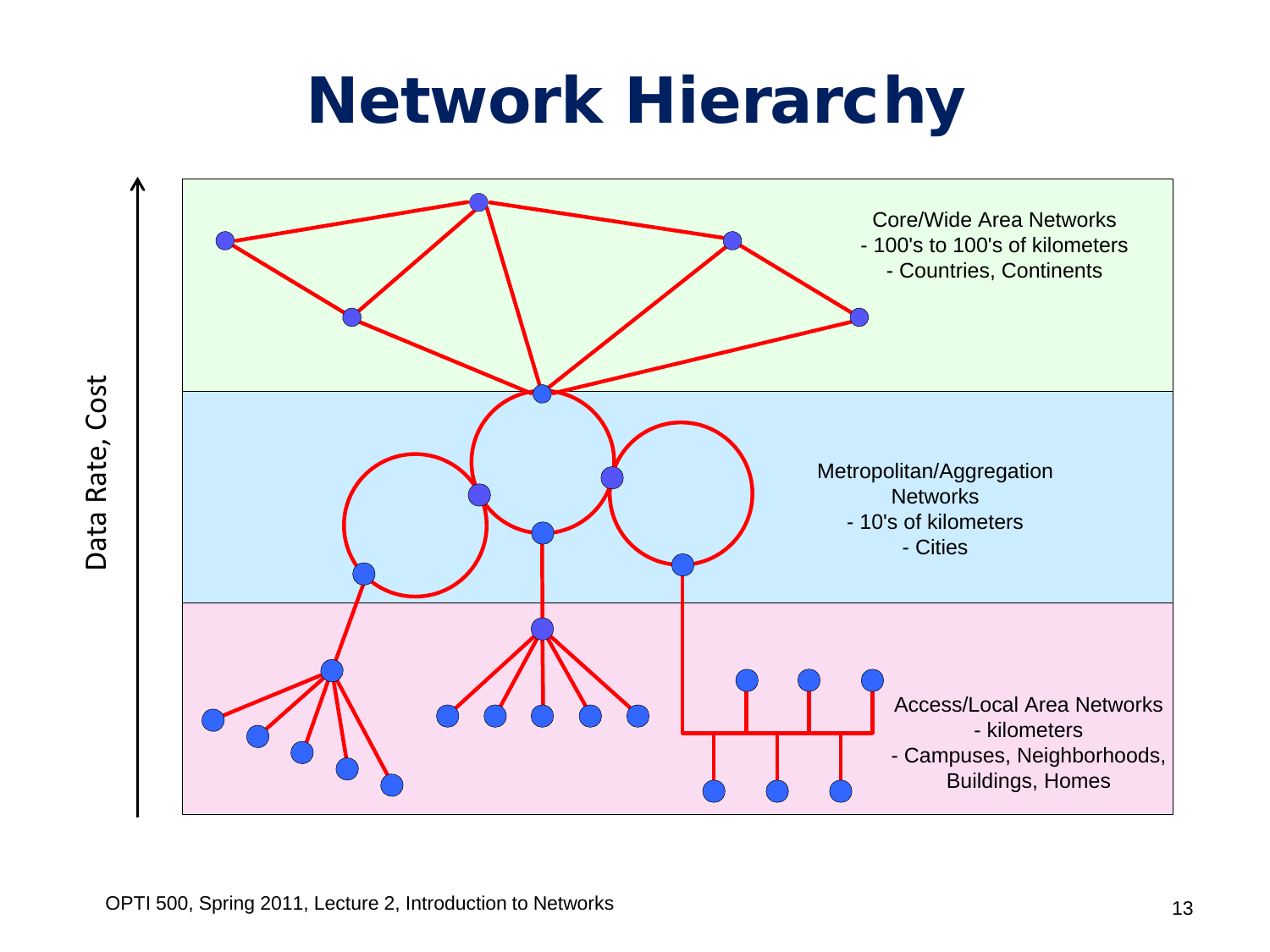### Optical Networks



• Transmission links are lengths of optical fiber (or free-space beam paths) that may have components inserted that condition the optical signal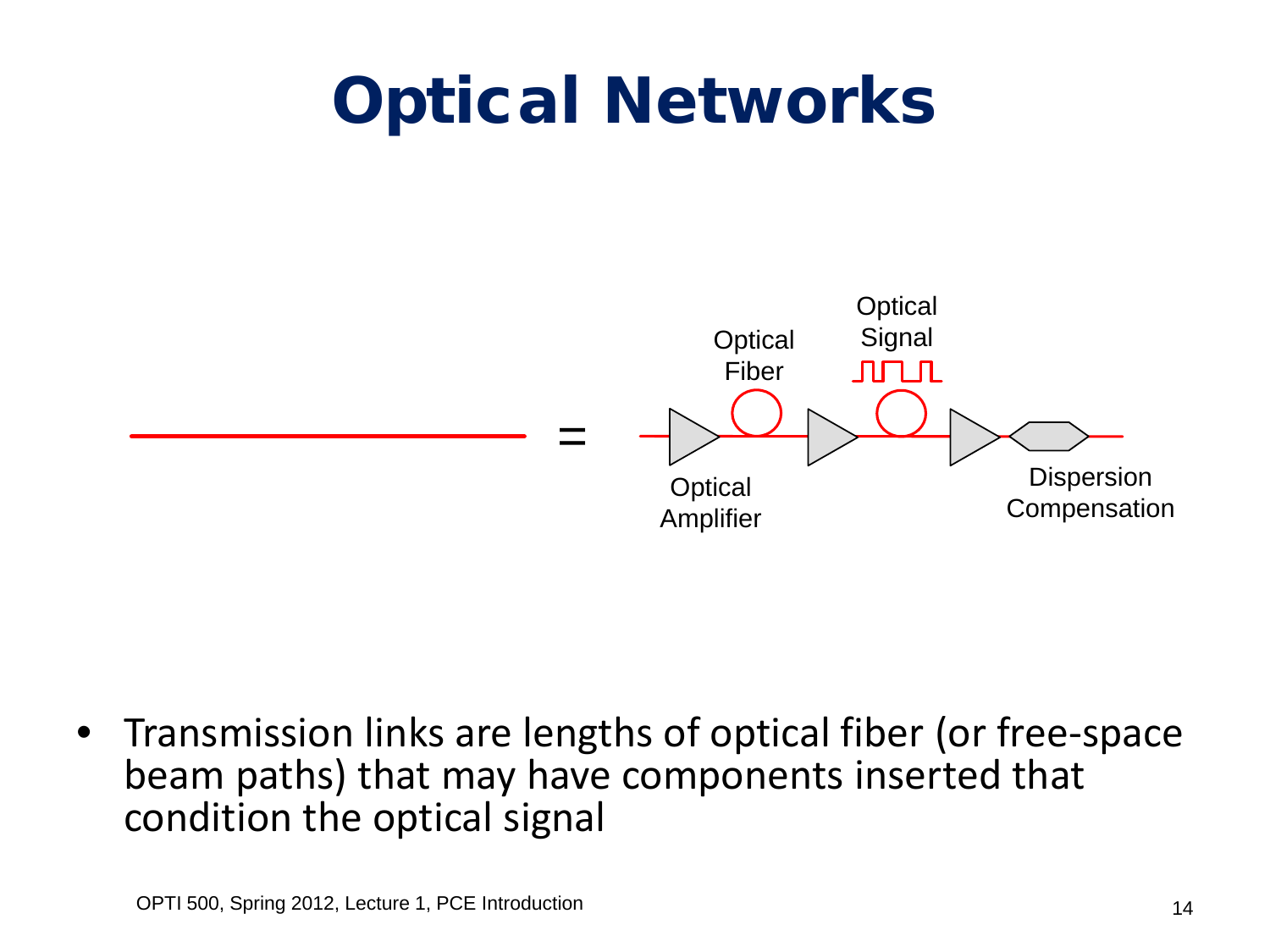### Optical Fibers

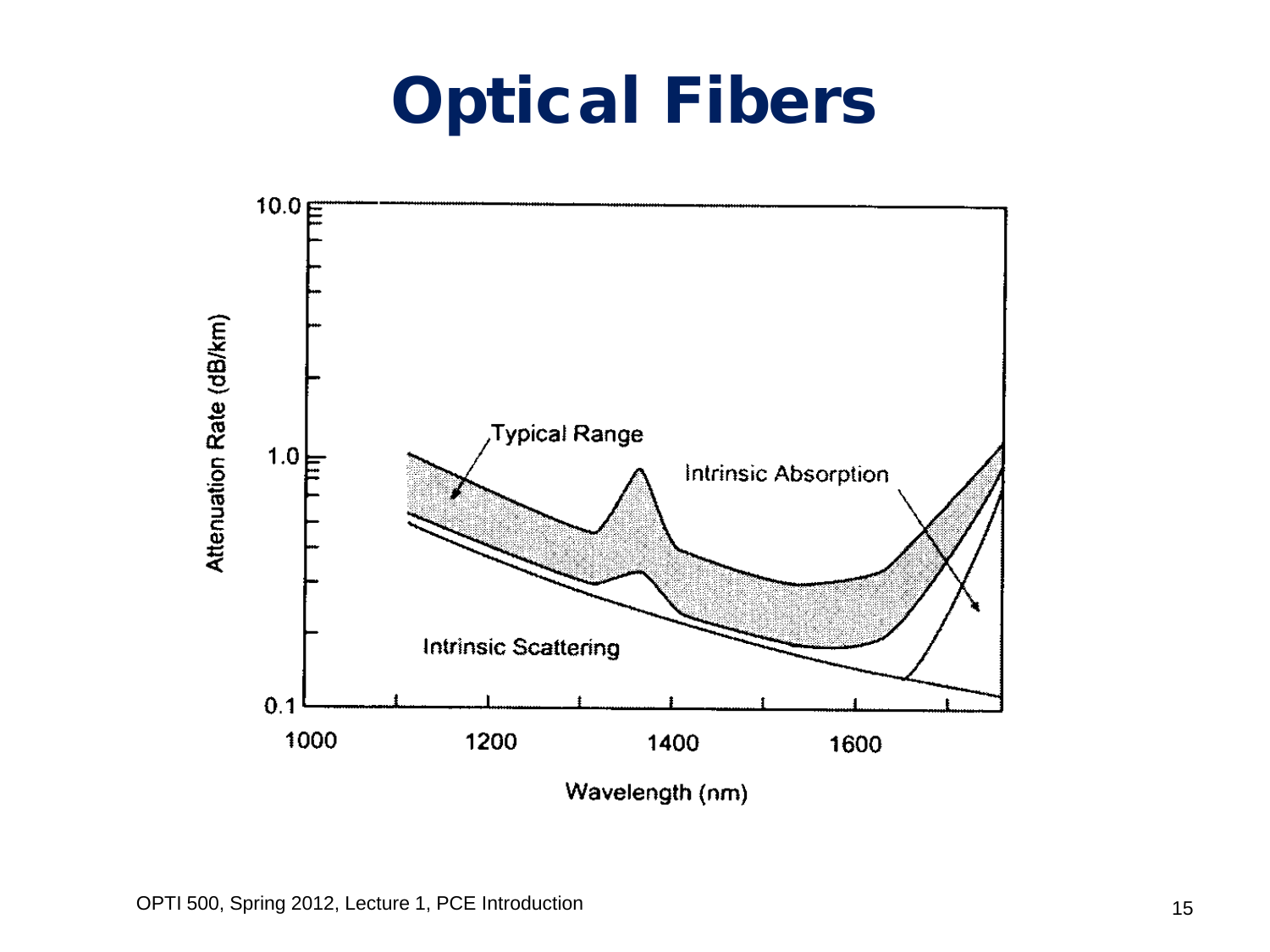### Optical Network Nodes



• Most nodes contain one or more optical transceivers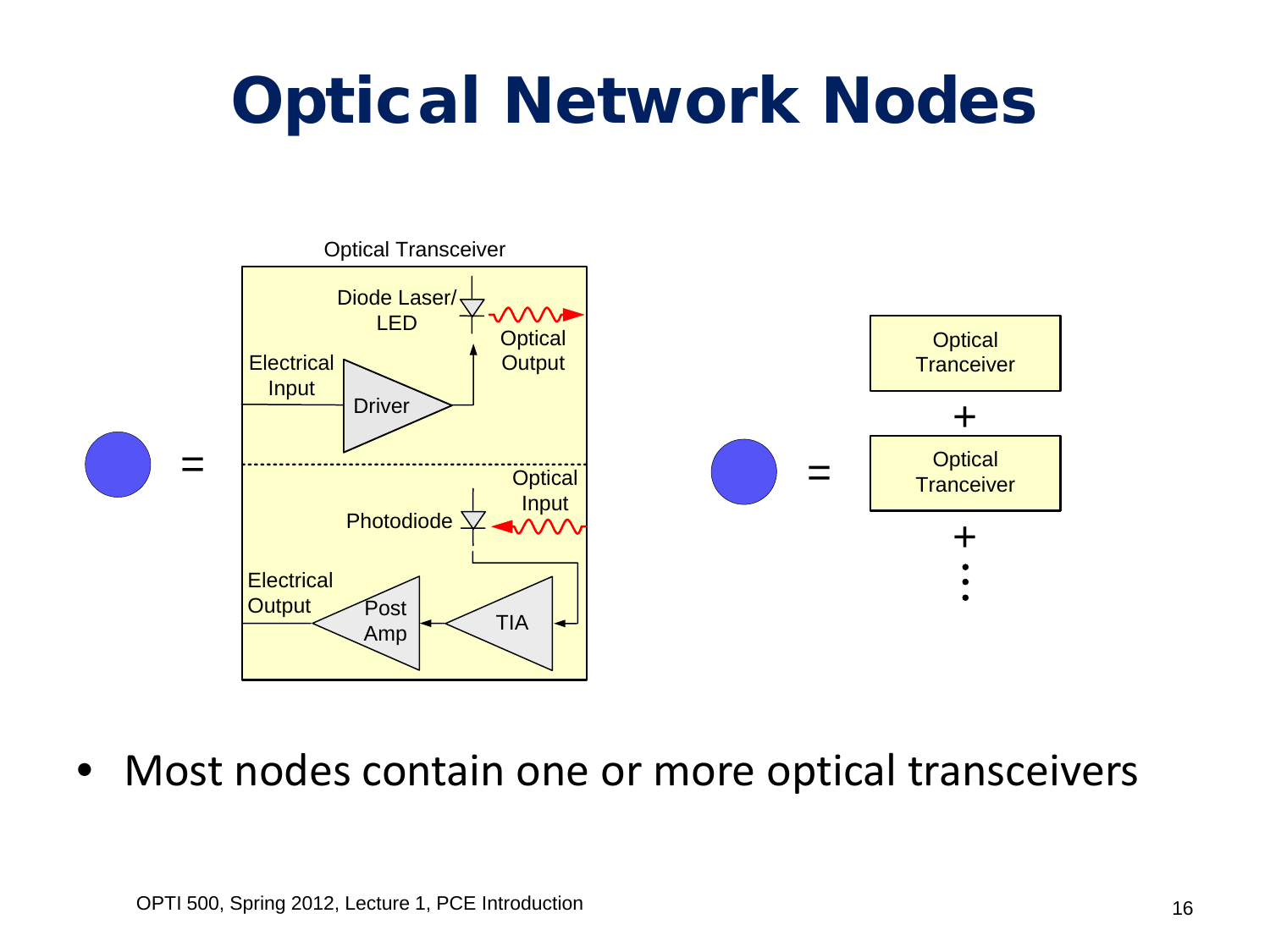### "O-O" Optical Network Nodes



• "Transparent" optical-to-optical nodes are becoming more common.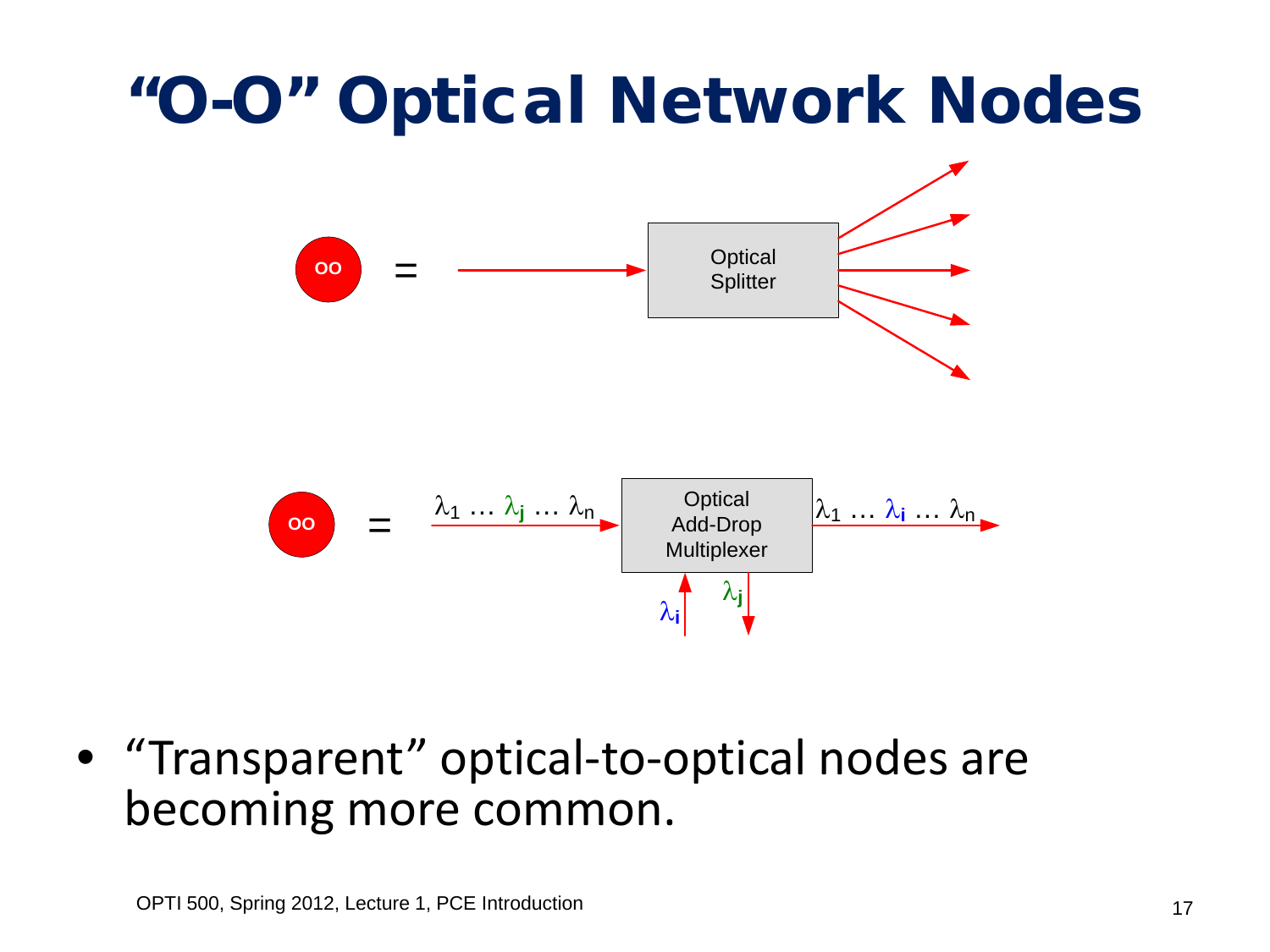# Time Division Multiplexing



• Time Division Multiplexing (TDM) combines lower data rate signals into higher data rate signals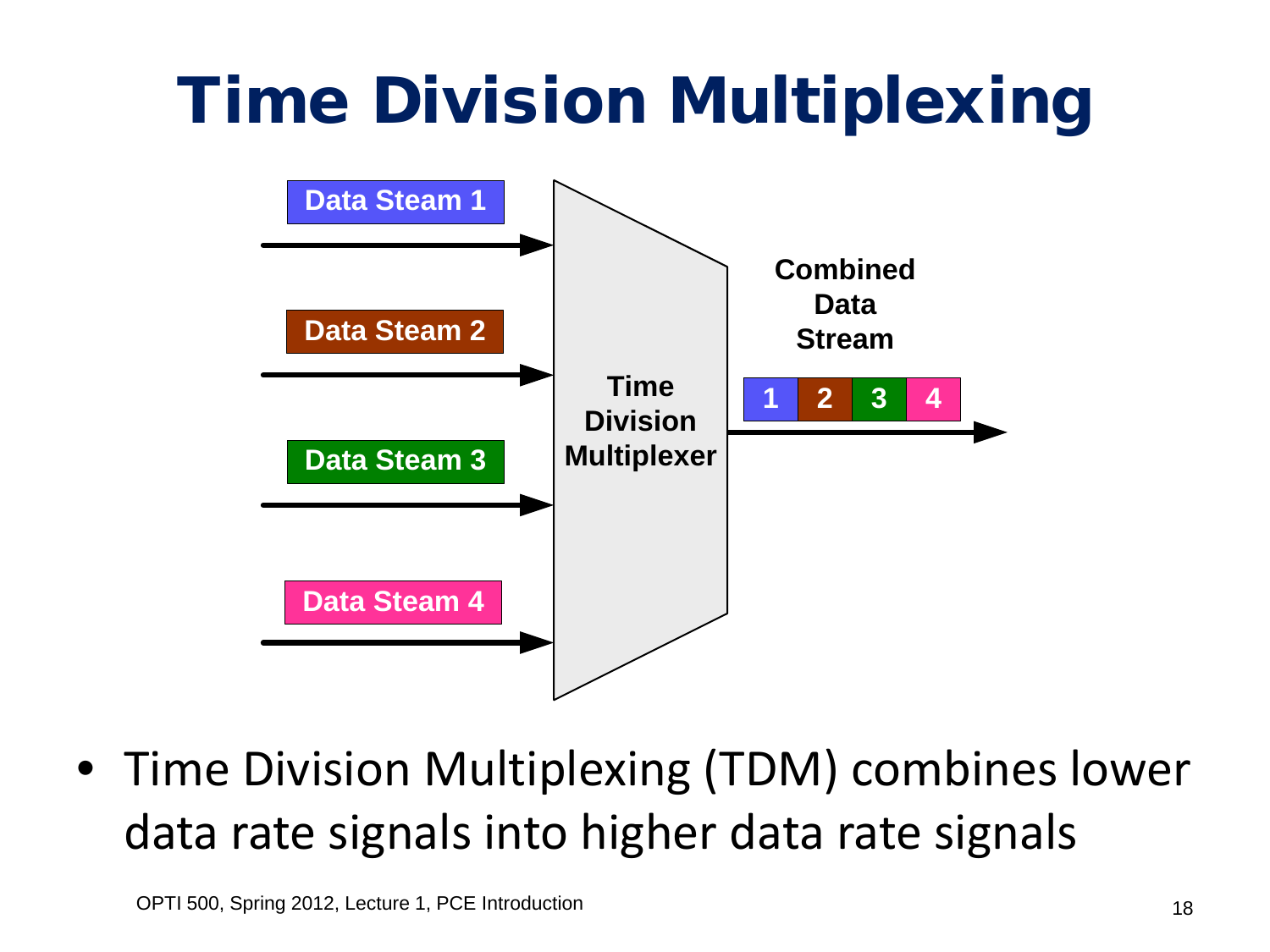### The Synchronous Optical Network (SONET) Hierarchy

| <b>Signal Designation</b> | <b>Data Rate (Mbps)</b> | <b>Phone Call Capacity</b> |
|---------------------------|-------------------------|----------------------------|
| $OC-1$                    | 51.84                   | 672                        |
| $OC-3$                    | 155.82                  | 2016                       |
| OC-12                     | 622.08                  | 8064                       |
| <b>OC-48</b>              | 2488.32                 | 32256                      |
| OC-192                    | 9953.28                 | 129024                     |
| <b>OC-768</b>             | 39,813.12               | 516096                     |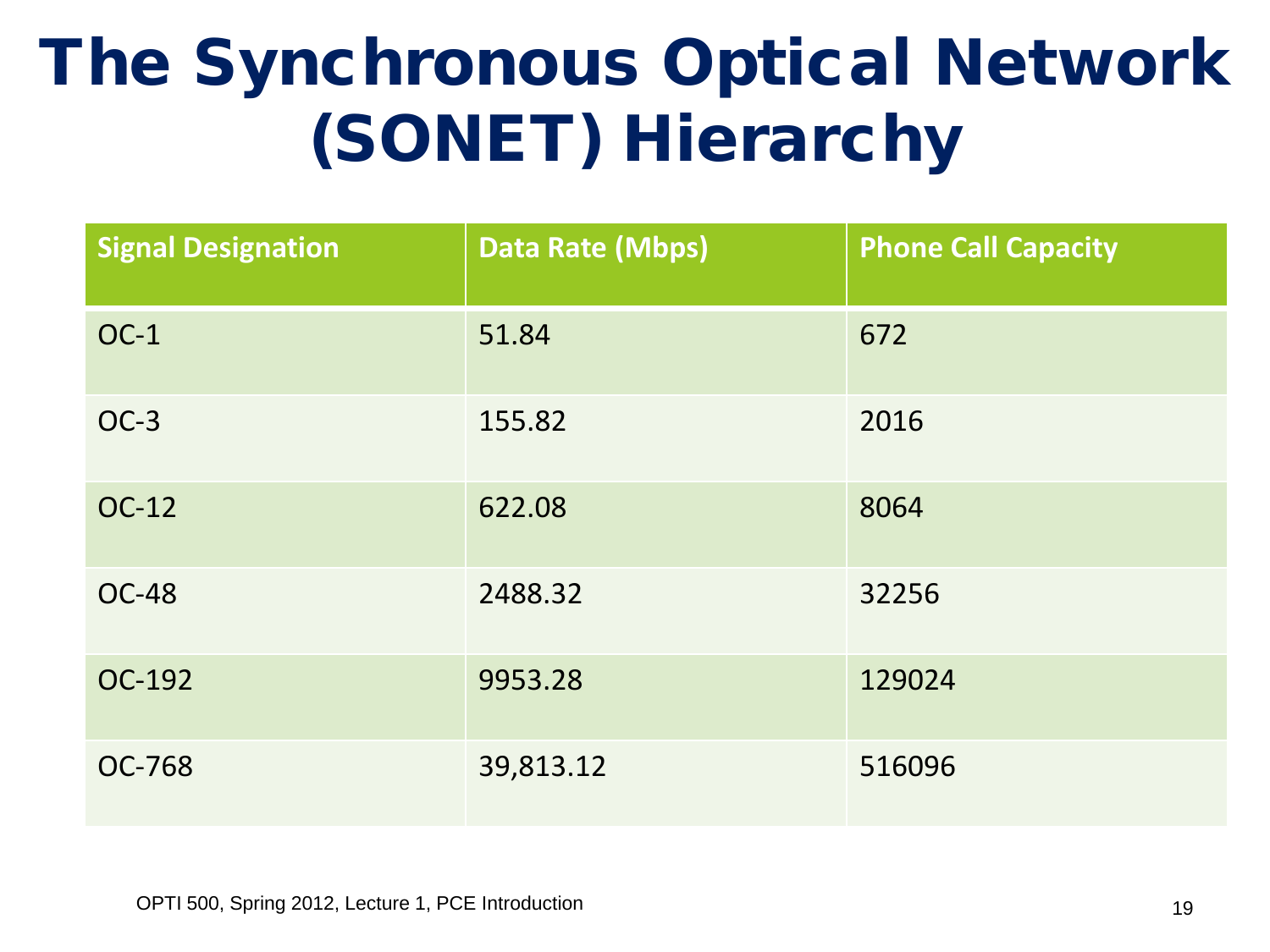# Wavelength Division Multiplexing

![](_page_19_Figure_1.jpeg)

• A wavelength division multiplexed (WDM) link with 80 OC-192 wavelength channels operates at close to 1 Terabit per second and carries just over 10,000,000 simultaneous phone calls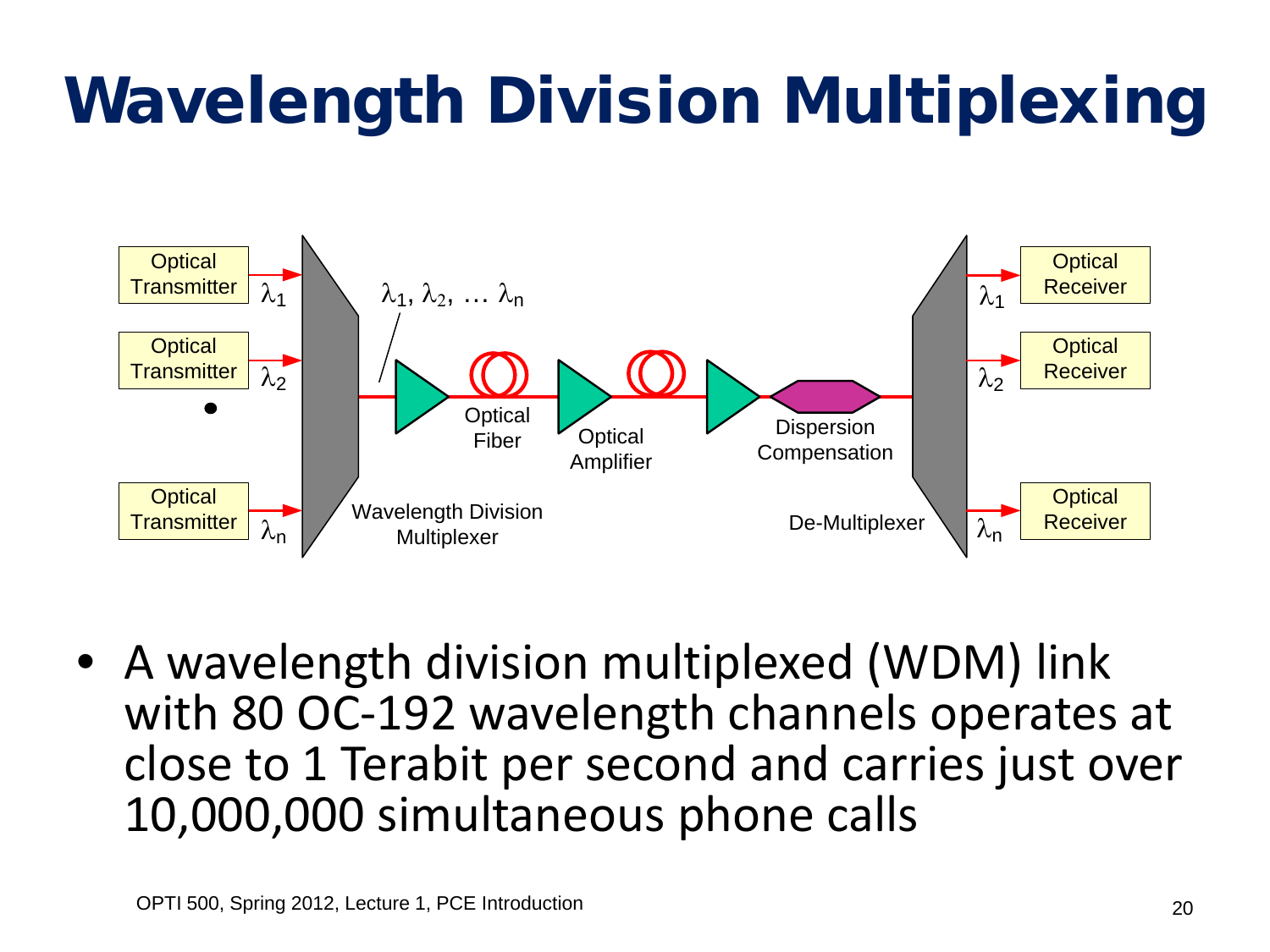### SONET Uses Binary, Amplitude Modulated, Non-Return-to-Zero Coding

![](_page_20_Figure_1.jpeg)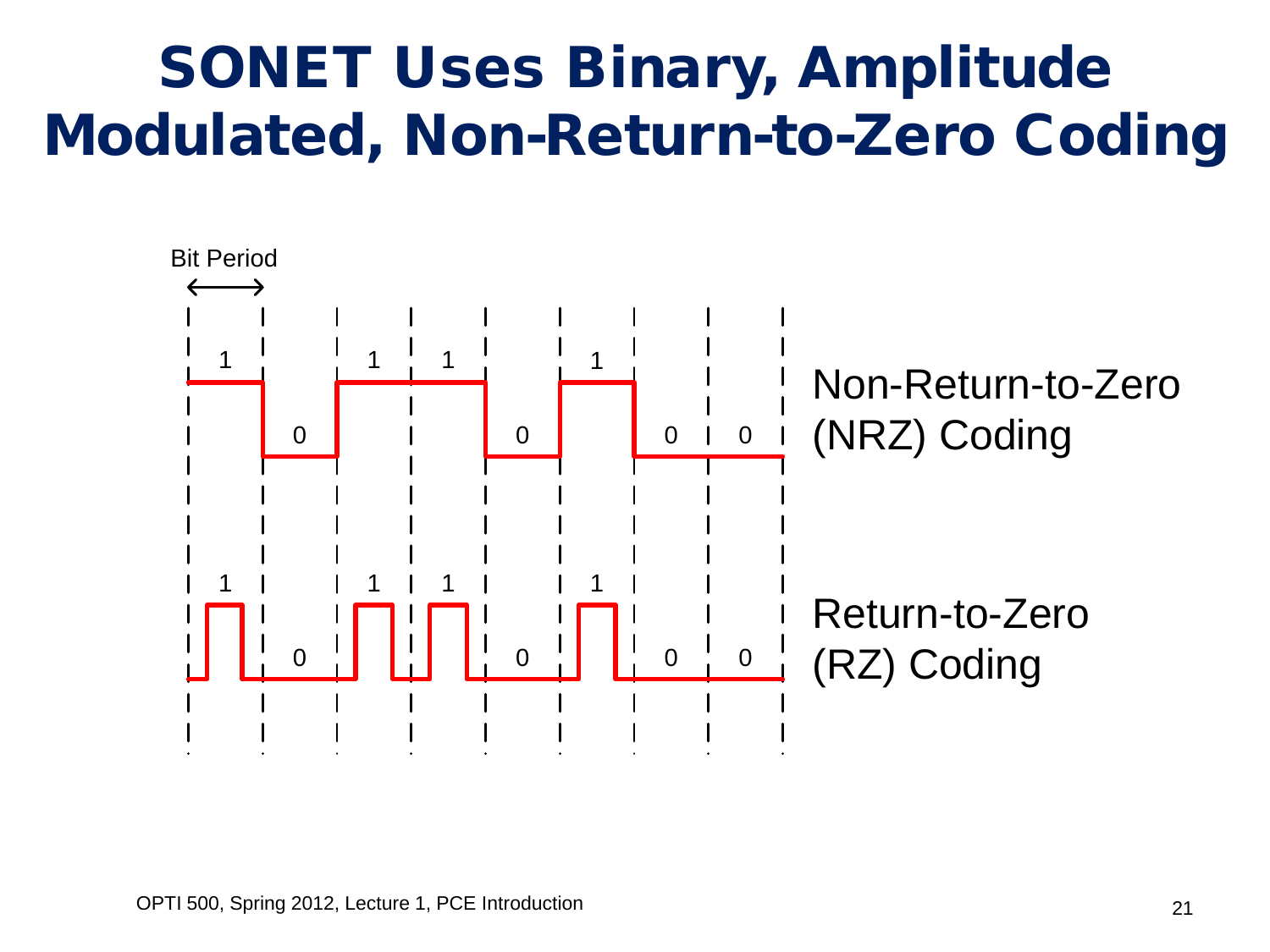![](_page_21_Figure_0.jpeg)

• When data is "circuit switched" a fixed path is established for the duration of the transfer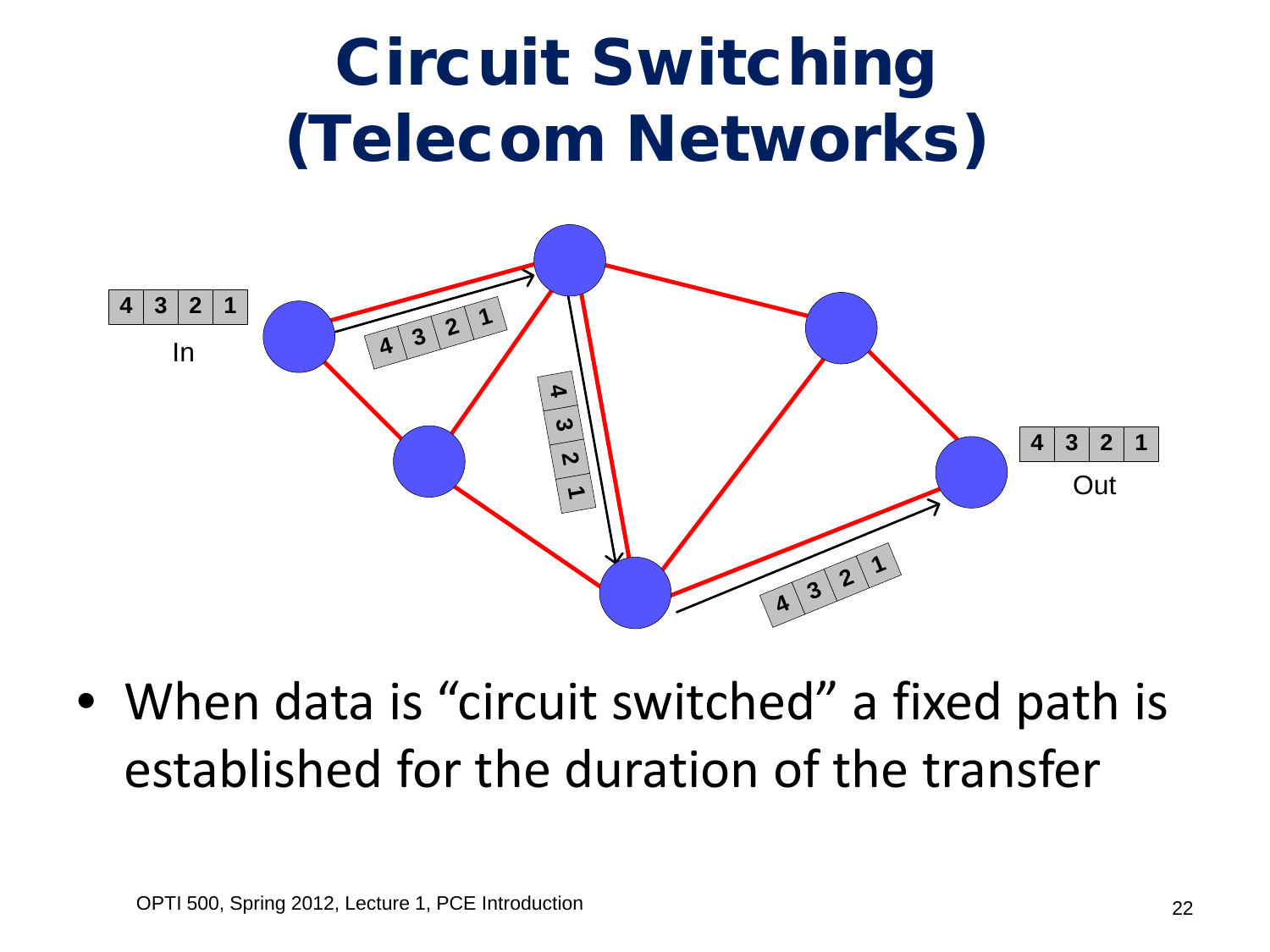### Packet Switching

![](_page_22_Figure_1.jpeg)

• When data is switched packet by packet, individual packets (or frames) can follow separate paths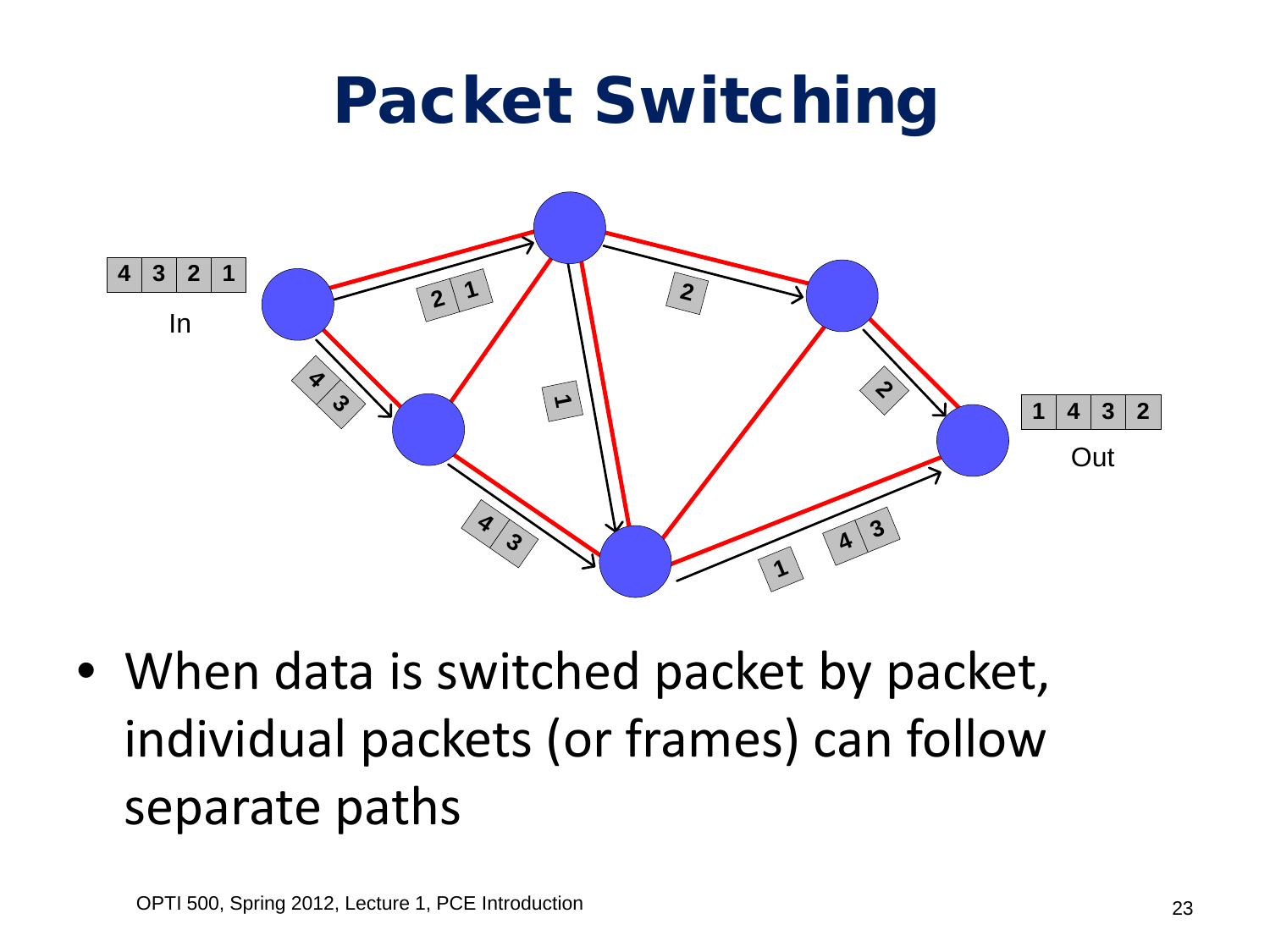### Network Convergence

- Network convergence refers to the use of both datacom and telecom protocols and hardware in the same network.
- The motivation is to share resources and to combine the flexibility of datacom networks with the high capacity and Quality of Service assurance of telecom networks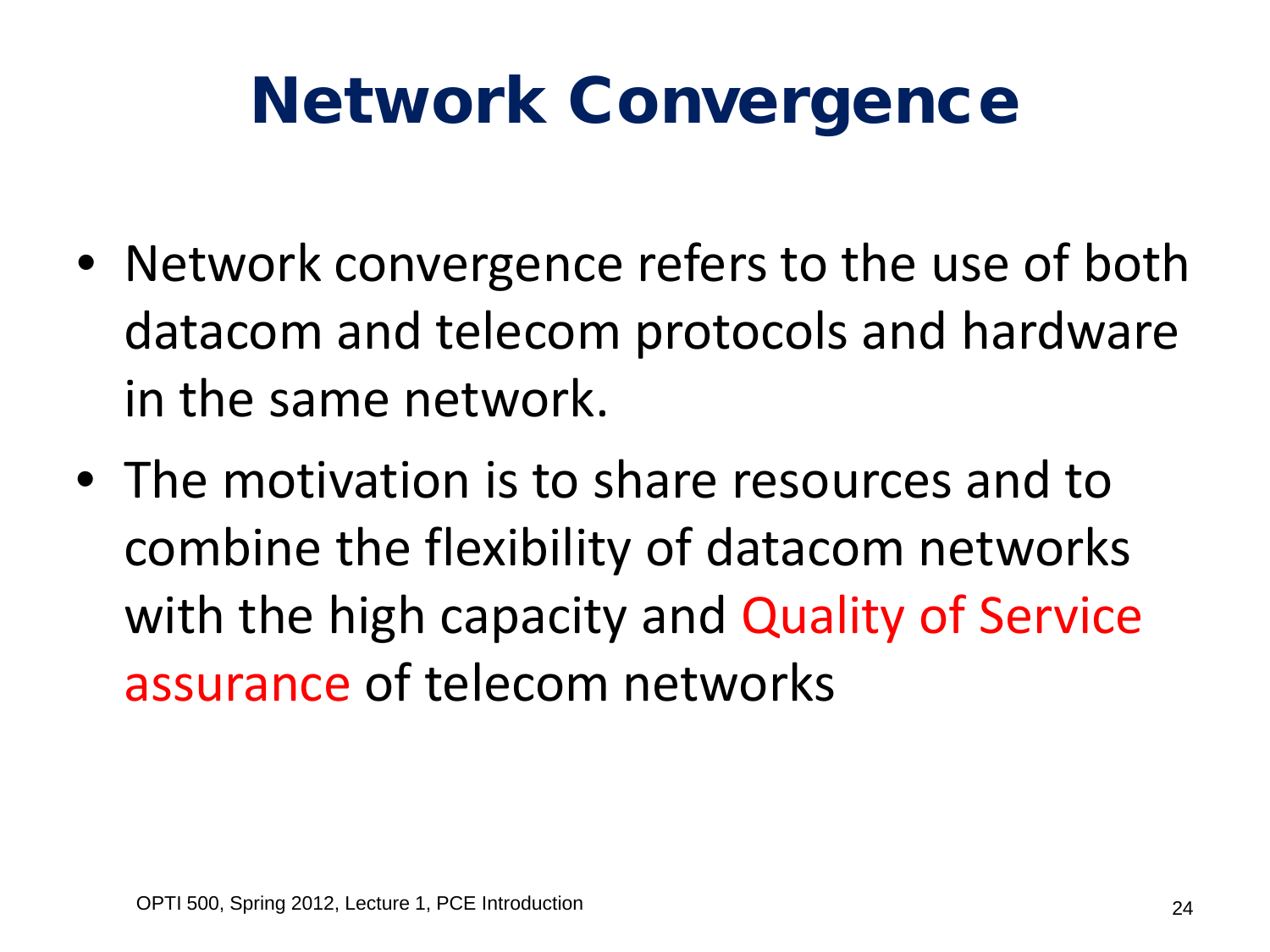### A More Fully Converged Network

![](_page_24_Figure_1.jpeg)

- The communication infrastructure has evolved so that complicated convergence schemes like this are widely used today
- People agree that simplification would be a good thing